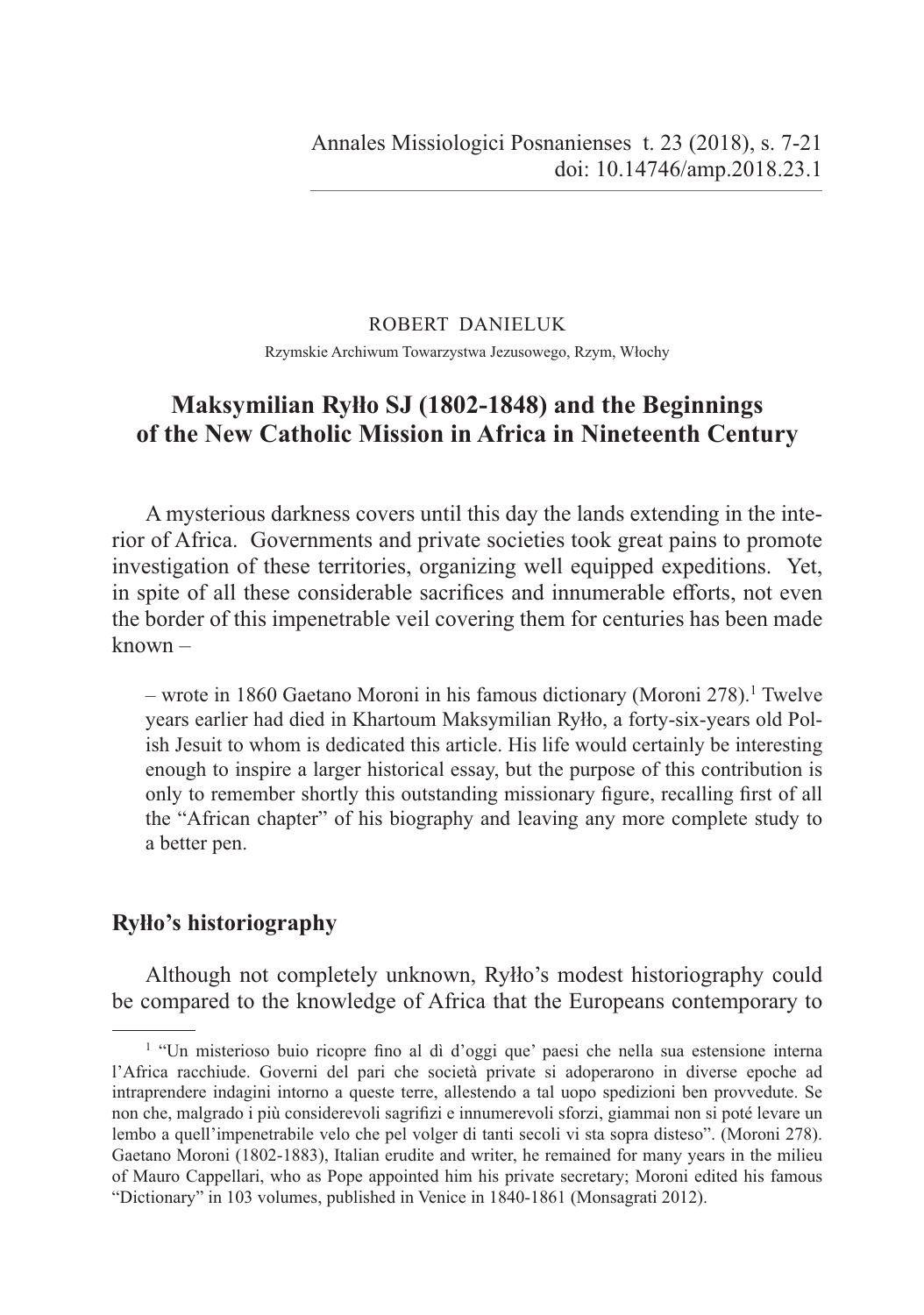him had of this continent, as testifies Moroni: its existence was not ignored since the antiquity, but the real knowledge of it was limited only to its costs used by the Western travellers during their journey towards India and the Far East. The inside of Africa remained mysterious and unknown, thus the name of the "Dark Continent" sometimes attributed to the lands otherwise described with the expressions to be found in the old maps saying *Hic sunt leones* (here are lions).

In fact, any scholar interested in Ryłło could easily realize – only looking at the existing bibliographies (for example, Sommervogel 1896, 343-344 and Sommervogel 1932, 1889-1890) and other tools of research usually used at the beginning of each historical query – that the famous missionary has quite a limited historiography. There are articles in encyclopaedias and dictionaries, both general (Testore 152; Grzebień 1992, 504-506; Bieś 675-676) and those dedicated to the Jesuits (Jalabert 1987b, 367-368; Jalabert 2001b, 3452; *Encyklopedia wiedzy o jezuitach* 589), while the purpose of few other contributions was to briefly introduce Ryłło and his activities. Some of these studies concern precisely the beginnings of the mission in Central Africa (e.gr. Storme 1952, 105-118; Storme 1953, 290-305; Schmid, 109-127).

As for more recent publications, László Polgár indicates all together fourteen titles: three books, three entries in encyclopaedias and eight articles or contributions to larger works (usually concerning the missionary history) where there is question of Ryłło (Polgár 119-120).<sup>2</sup> From all these publications, six are in Polish, three in French and in Italian, one in Flemish and Lithuanian. Four other titles in Polish are added to this list by the recent bibliography edited by Ludwik Grzebień (Grzebień 2009, 223-224). Thus, the English speaking reader risks to be disappointed not finding in these bibliographies anything in the language of Shakespeare.3

The available publications represent two literary genres: (1) popular books or articles (Czermiński; Kantak; Karol); (2) academic works (Storme 1952; Storme 1953; Schmid).

As for Polish authors, they often focused on such particular aspects of the famous Jesuit's life as patriotic- and national dimensions of his activities. Some scholars were interested in his meetings and relationship with outstanding Polish writers of that time, or just in introducing Ryłło to their readers, whose number remains limited to those who are able to read Polish (only Kantak wrote his book in French). In regard to that point, there are no changes between what pushed Czermiński hundred years ago to write about the famous

<sup>&</sup>lt;sup>2</sup> For the years after 1980, see also the appendix to this bibliography published in the Roman periodical of the Jesuit Historical Institute, *Archivum Historicum Societatis Iesu*.

<sup>3</sup> However, one must notice Mkenda 2013.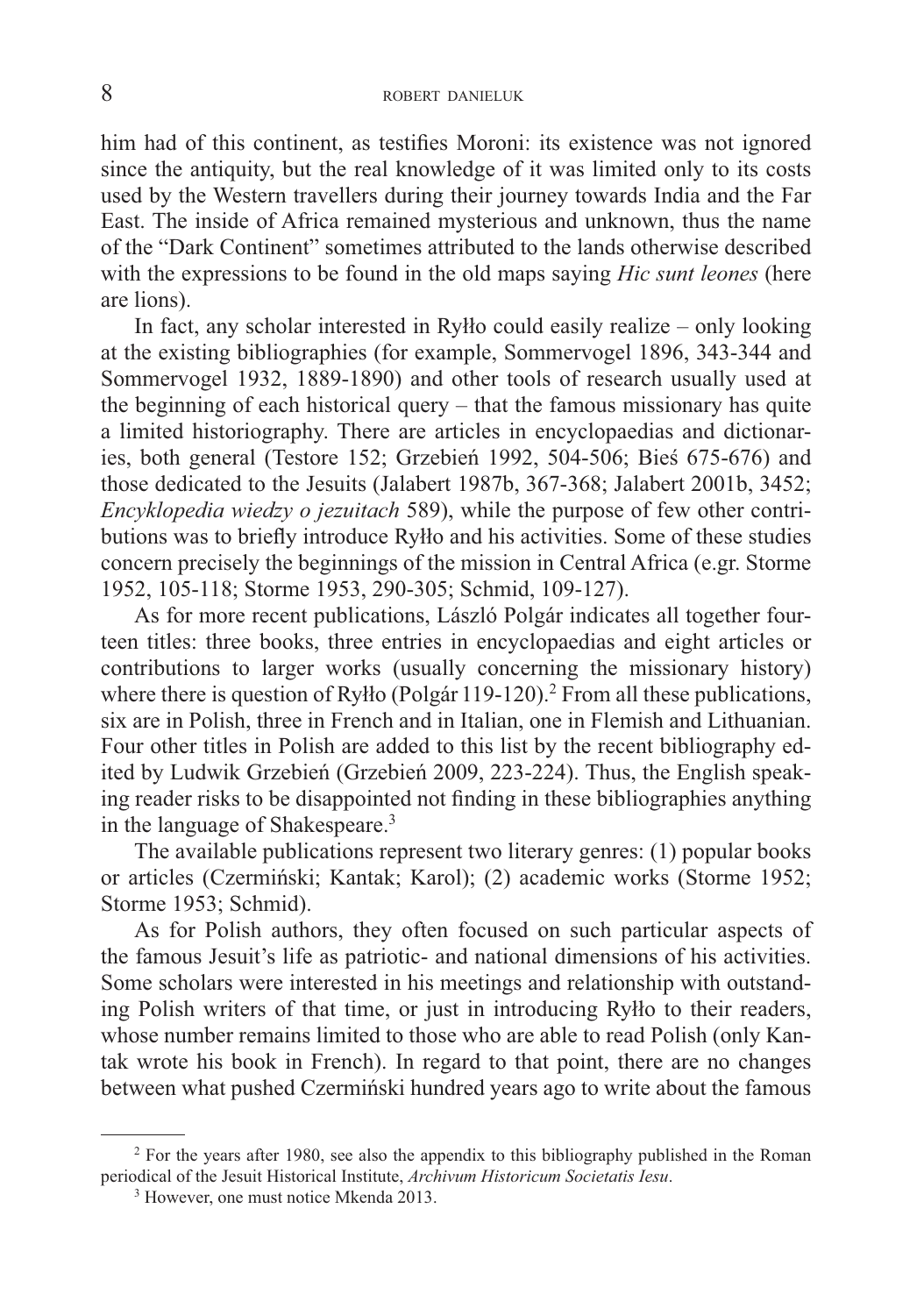missionary, and what must have been motivation of Kantak and Karol to do the same in 1950 and in 1992.

Having seen all that, one must recognize that the most extensive and more complete biography of Ryłło remains until the present day the work of Czermiński,<sup>4</sup> while the contribution of Schmid provides the most useful introduction to the "African chapter" of his life. Being this last work an academic study, it is also helpful enough from the methodological point of view: the author quotes with precision both literature and archival sources, which is not always the case of his predecessors writing about Ryłło.

Indeed, the book by Czermiński, though popular, is also based on archival sources, including many large translations of these documents into Polish. However, the usual indication of the sources quoted as "Archiv. S. I." will hardly satisfy contemporary historians. Yet, they have to remember that at that time the Jesuit Roman Archives (*Archivum Romanum Societatis Iesu*, usually abbreviated as ARSI), which are quoted in this way, remained divided in two parts: the older one had been secretly sent from Rome to Netherlands in 1893 in order to avoid its confiscation by the Italian government, while the more recent documentation (including the texts quoted by Czermiński) followed the Society's General Curia, expelled from the Eternal City in 1873 and established in Fiesole. Concerned with the protection of these archives the General of the Society of Jesus ordered in 1896 that the authors who quote them should do it only very generally and avoiding giving details of their location.<sup>5</sup> Obeying these orders Czermiński could have hardly given more information in his two volumes.

#### **Ryłło's life**

The existing literature dispenses from any longer biographical introduction of Ryłło. On the other hand, both his life and historiography correspond to what Moroni wrote concerning the knowledge of Africa, as expressed in the quotation opening this article. Indeed, Ryłło's life is known in its outlines well enough, yet there are many points where this knowledge remains not satisfac-

<sup>&</sup>lt;sup>4</sup> Marcin Czermiński (1860-1931, Jesuit from 1885), between 1889 and 1919 he was chief editor of the missionary periodical of the Polish Jesuits *Misje Katolickie*, and thus became author of many popular studies about Jesuit missionaries (*Encyklopedia wiedzy o jezuitach* 111). According to Czermiński there were plans to publish some "Life" of Ryłło in other languages (Czermiński 1: IX). Apparently it was never realized.

<sup>&</sup>lt;sup>5</sup> See the circular letter by Luis Martín from December 7, 1896, confirmed by his successor Franz Xaver Wernz on January 30, 1911 (Wernz). Luis Martín (1846-1906, Jesuit from 1864), Spaniard, he was elected General in 1892 (Sanz de Diego). Franz Xaver Wernz (1842-1914, Jesuit from 1857), German, he was elected General in 1906 (Martina).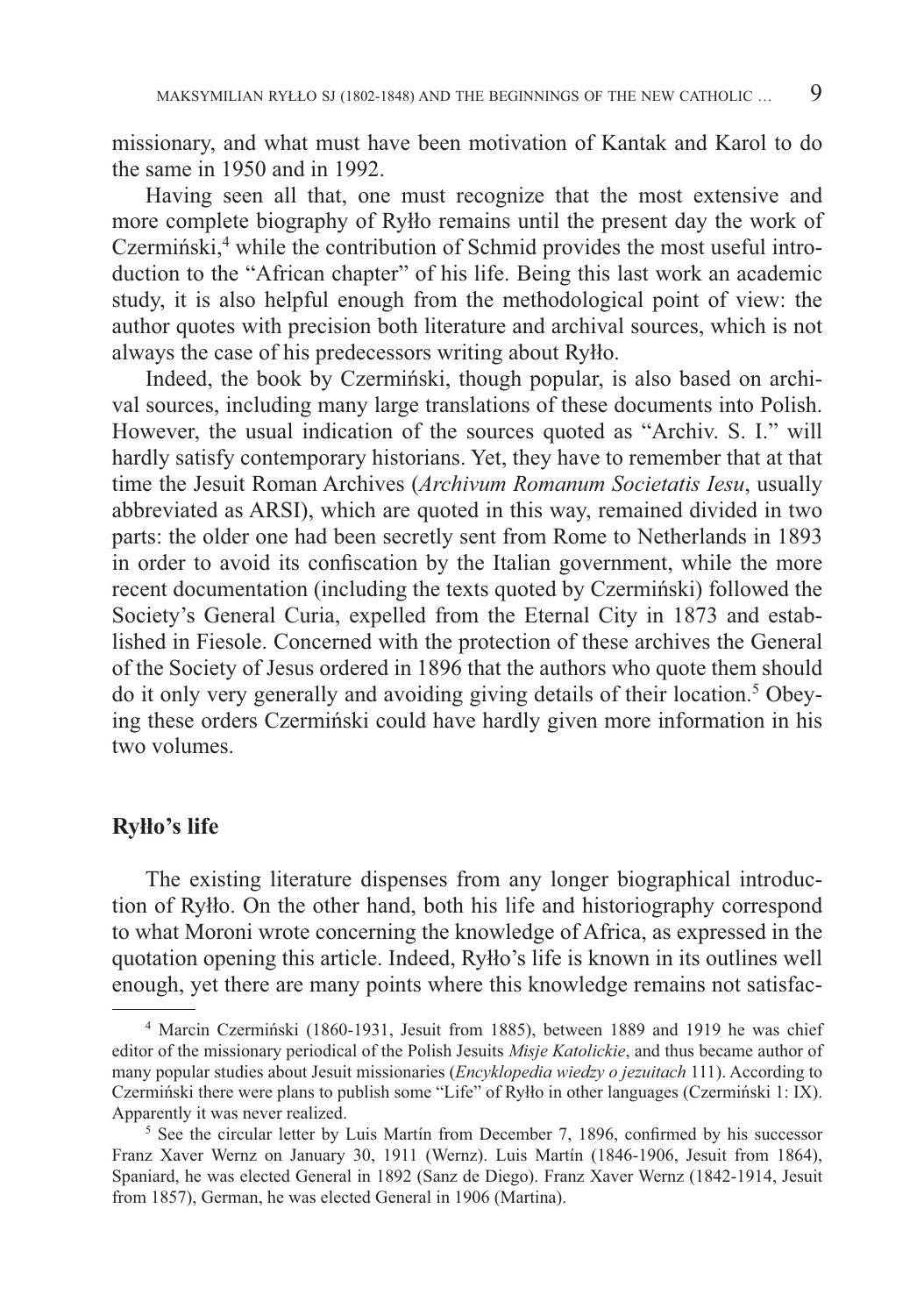tory while several questions require a deeper study, although doubts remain whether any further sources could be found to complete what have already been said.

Stanisław Maksymilian Ryłło was born in Podorosk near Grodno (Belarus), 31 December 1802 (some authors, who remind the difference of twelve days between the Julian and the Gregorian calendar, proposed the date of 11 January 1803;<sup>6</sup> however, the first date prevails in the historiography and also appears in the Jesuit catalogues).

After having attended the school in the neighbouring town Łysków, he was sent to the Jesuit college in Połock, where he was certainly in 1817. As noticed by the authors who wrote about Ryłło, only few details from these years of his youth are known and possible to establish thanks to several testimonies. Apparently, there are few chances to complete this chapter of the Jesuit's biography, given the lack of documents, understandable because of the vicissitudes that this area had to endure since that time. What is doubtless is that the future missionary attended the school that the Society had in Połock, where he must have spent around two years. From there he moved to the University of Wilno (Vilnius) where he might have started to study medicine shortly before the fatal year 1820 which gave a new orientation to the rest of his life.

That year the Society of Jesus, which up to that time had survived in the Russian Empire after the Clementinian suppression of 1773, was expelled from that country. When the Jesuits were about to leave, young Ryłło joined them having already decided to enter the Order. Thus, trough Vienna he arrived to Rome in August 1820 and there entered the noviciate at *Sant'Andrea al Quirinale* the next 9 September. After the two-years noviciate followed by a short period of literary studies), the "scholastic" Ryłło left this Roman house for the next stage of his formation, called "regency" which consisted in teaching in one the Order's colleges.<sup>7</sup> For this purpose, he was sent to Orvieto, where he must have arrived at the end of 1822 or at the beginning of 1823. A year later, he was back in the Eternal City to study philosophy in the Roman College, where he spent two years, i.e. 1824-1826. His next mission was teaching humanities, catechism and working as prefect of students in the Jesuit colleges in Novara (1826-1827) and Turin (1827-1830). Once again back to Rome in 1830, he attended four years programme of theology at the Roman College and was ordained priest 29 December 1833. Directly after studies, he completed his formation doing the so-called "tertianship" at the Roman house of *Sant'Eusebio* (1834-1835) and took his final vows  $\overline{2}$  February 1838 at the altar of Saint Ig-

<sup>6</sup> For example, Bano 117 (quoted after Schmid 109).

<sup>7</sup> About the meaning of the words as "scholastic" or "regency", see *The Cambridge Encyclopedia of the Jesuits* 672-673, 721.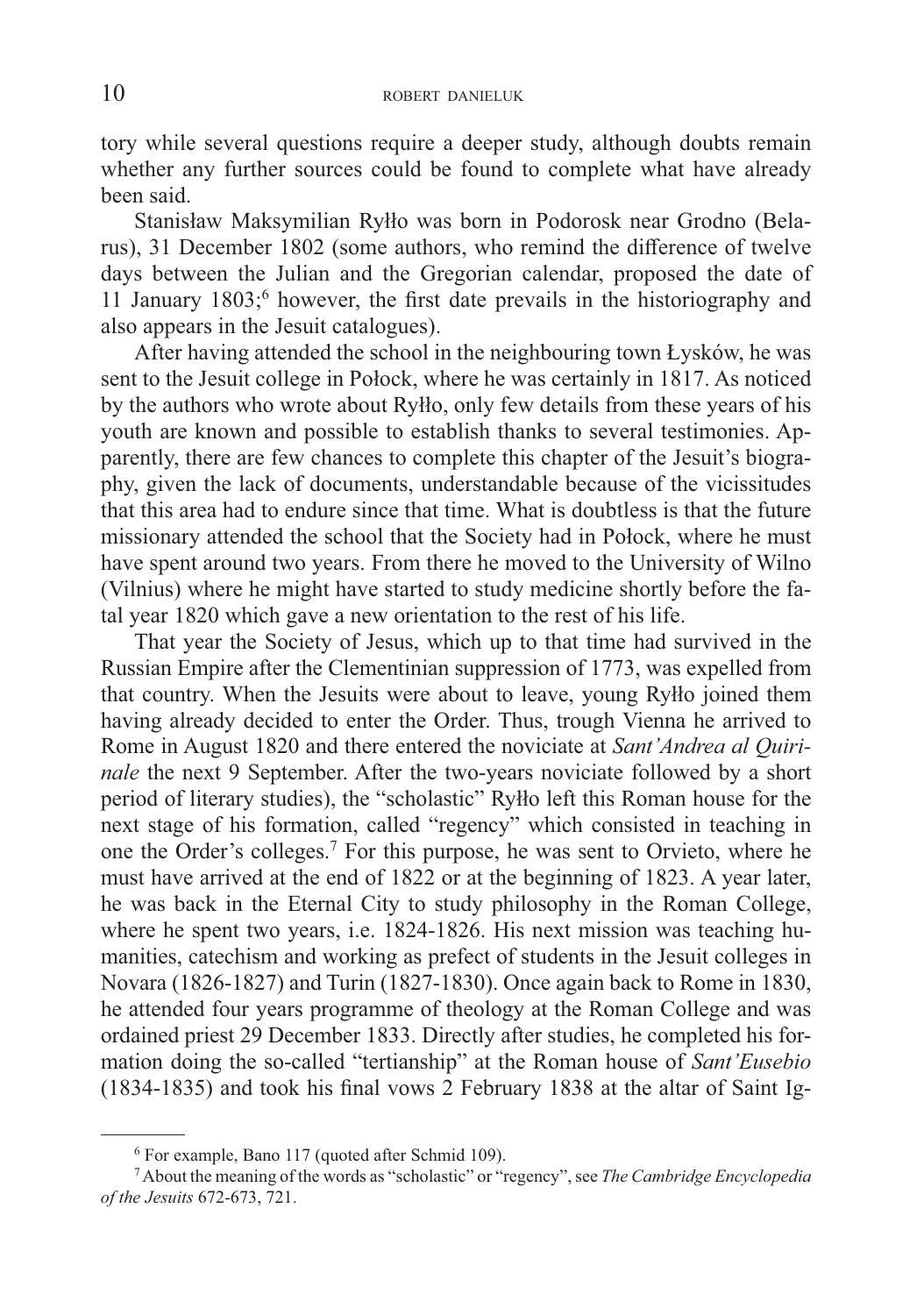natius in the  $Ges\dot{u}$  church, as testifies their formula preserved in the archives (ARSI, *Assistentia Italiae. Vota Professorum 1814-1850*, 178r -179r ).8

His first mission after the tertianship was pastoral work in the *Caravita* Oratory and teaching philosophy in the Roman College (the academic year 1834-1835). At the same time, he preached retreats in diverse churches of the City – the apostolate that he had started already as scholastic and in which he was very successful from the beginning.

Some of the scholars writing about Ryłło attribute to the same time his plan to come back to his native country as missionary, a desire that he would have expressed to Father General Roothaan, whom he must have known personally from Połock and Turin (Karol,  $26-28$ ).<sup>9</sup> Here there are considerable differences between the authors. According to Czermiński, Ryłło would have tried to obtain a passport from the Russian ambassador in Rome, but without success (understandable in the context of the recent Polish uprising against Russia in 1830-1831); he would also asked Roothaan a permission to come back to his native country, but the General would not accept this request given the circumstances (Czermiński 1: 54-55). Yet, Czermiński (or rather the authors that he quotes, i.e. Zaleski, 61-64) must have confused something: the ambassador Butenev<sup>10</sup> was at his post in Rome only in 1843, thus either Ryłło asked him a passport at that time (not very probable) or he had asked it when the diplomat was still in Constantinople. In any case, there is some confusion between the sources concerning this point.

Furthermore, Carlo Tappi affirms that the Jesuit had a short journey to Russia with a special mission which he locates somewhere after Ryłło's ordination and 1836, while Czermiński and Kantak affirm that after 1820 he never entered his country again (Tappi, 77 [quoted after Schmid, 109]; Czermiński 1: 55; Kantak, 21). This last version appears more probable, given also the fact that Tappi does not indicate the sources of his statement, which appears not very convincing, also looking at too much liberty that this author takes in reporting some other biographical details about the Jesuit, especially those related to his native country and the first stages of his live. After all, after 1820 the members of the Society of Jesus were not welcome Russia and, as show other examples from the posterior years, it was all but easy to obtain permission to obtain the permission to enter that country.

 $8$  About the meaning of the word "tertianship" and about the significance of the Jesuit final vows, see *The Cambridge Encyclopedia of the Jesuits* 345, 652-653, 780.<br><sup>9</sup> Jan Philip Roothaan (1785-1853, Jesuit from 1804), Dutch, he was elected General in 1829

<sup>(</sup>Chappin).

<sup>&</sup>lt;sup>10</sup> Apollinarij Petrovič Butenev/Аполлинарий Петрович Бутенев (1787-1866), Russian diplomat, ambassador in Constantinople in 1830-1842 and then in Rome for ten years from 1843 (*Russkij Biografi českij Slovar'* 518).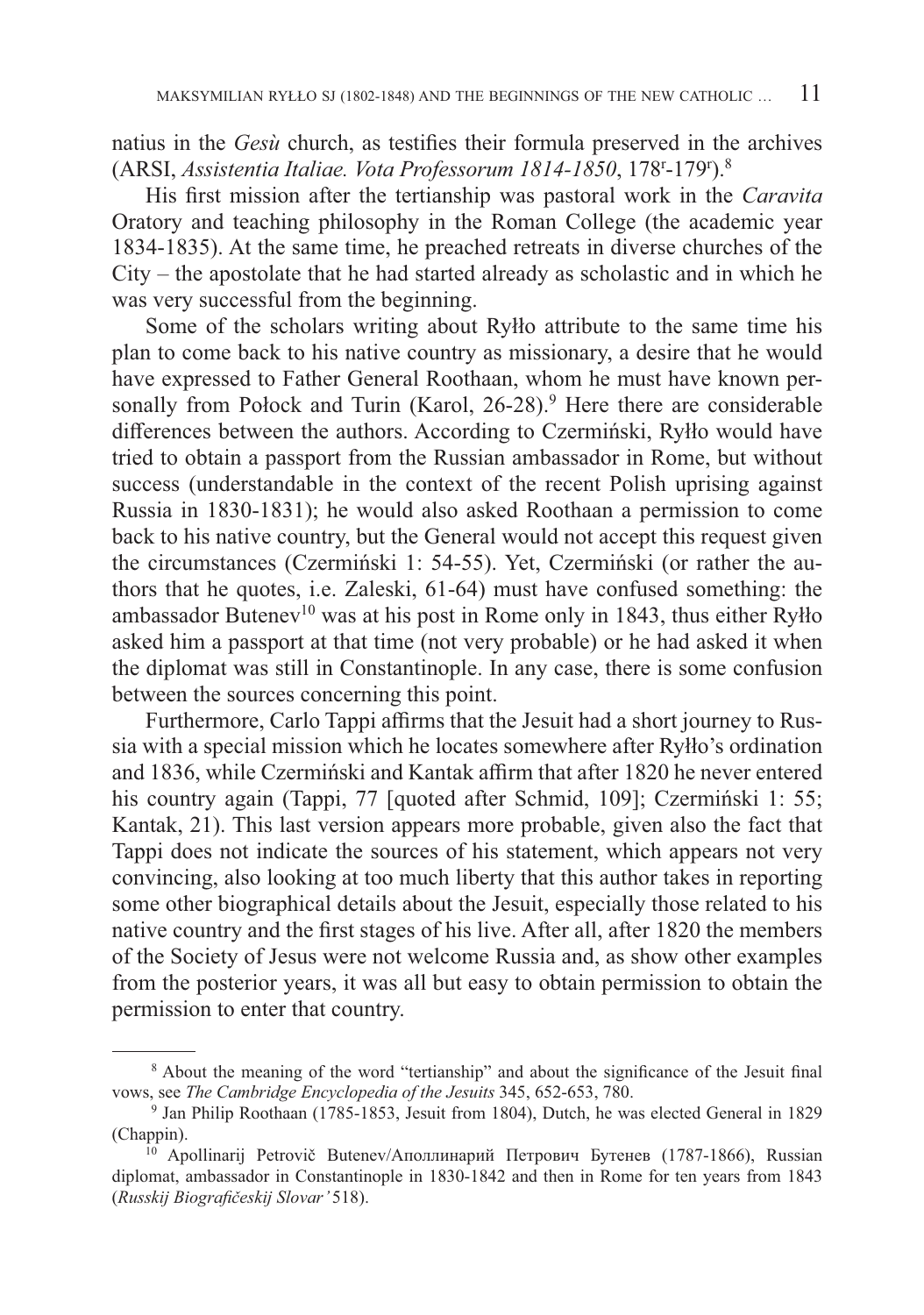Eventually, instead of Russia, Ryłło was sent to Middle East. He was interested in the missions already during the first years of his religious life. The archives preserve his letter to Fr. General Fortis in which he volunteered for missions in the Aegean Sea (*Assistentia Italiae. Missiones Petentes*).11 At that time, he was still a scholastic and had to finish his training. Before it happened, the Jesuits started a new mission in Lebanon in 1831. It was led by Ryłło's older fellow student from the Roman College, Paolo Maria Riccadonna.12 As notices Czermiński, both maintained a regular correspondence and Ryłło sent to his colleague some money that he was able to collect for the needs of this mission. Since 1833 the Polish Jesuit would have volunteered for this mission and for that purpose he even learned some Arabic (Czermiński 1: 44, 57). Thus, when in 1836 the Pope Gregory XVI asked Roothaan to give him somebody for a special mission that he wanted to entrust to the Jesuits (the recognition of the situation in Mesopotamia where internal problems of the Christians and possible perspective of reconciliation with the Nestorians required an initiative of the Holy See), the General chose Ryłło.

He left Rome in June 1836 and through Florence and Cyprus arrived to Beirut in September. At the end of the same year, he traveled with Riccadonna to the Holy Land where they spent several weeks. In March 1837 both left Beirut for Mesopotamia. Through Damascus, Homs and Aleppo they arrived to Mossoul at the end of June and spent there circa one month. To accomplish their mission they had to prepare a rapport for Rome where Ryłło returned the last days of December of the same year. Actually, he submitted two reports to the Roman authorities: the one about the situation in Syria and Mesopotamia, the other one with the idea of funding a college in Middle East. This second plan preceded his first journey, as reports Czermiński quoting Ryłło's letter to the General from 7 June 1836 with summaries of his conversations with Cardinal Fransoni (Czermiński 1: 58-59).<sup>13</sup>

Given that the Pope Gregory XVI accepted the plan of the new college, the Jesuit left again for East in June 1839. He stopped in Malta and then in Constantinople where he had successful experience of preaching and at the end of August arrived to Beirut. Shortly after, he became superior of the Syria

<sup>&</sup>lt;sup>11</sup> The letter is without date, but it must have been written in the early 1820-ties for Ryłło refers to the death of Domenico Venturi (1765-1823, Jesuit from 1801), Italian, missionary at Syros, which occurred 12 March 1823 (Mendizábal 8 [nr 386]). Luigi Fortis (1748-1829, Jesuit from 1762), Italian, he was elected General in 1820 (Padberg).

 $12$  Paolo Maria Riccadonna (1799-1863, Jesuit from 1818), Italian, he was the first superior of the new Mission of Syria (Jalabert 2001a).

<sup>13</sup> Giacomo Filippo Fransoni (1775-1856), Italian, bishop in 1822 and cardinal in 1826, from 1834 he was Prefect of the Propaganda Fide (Monsagrati 1998). Czermiński published also a summary of this project and the Polish translation of it (Czermiński 1: 154-157; 321-334). The Italian original in preserved in ARSI, *Proximi Orientis*.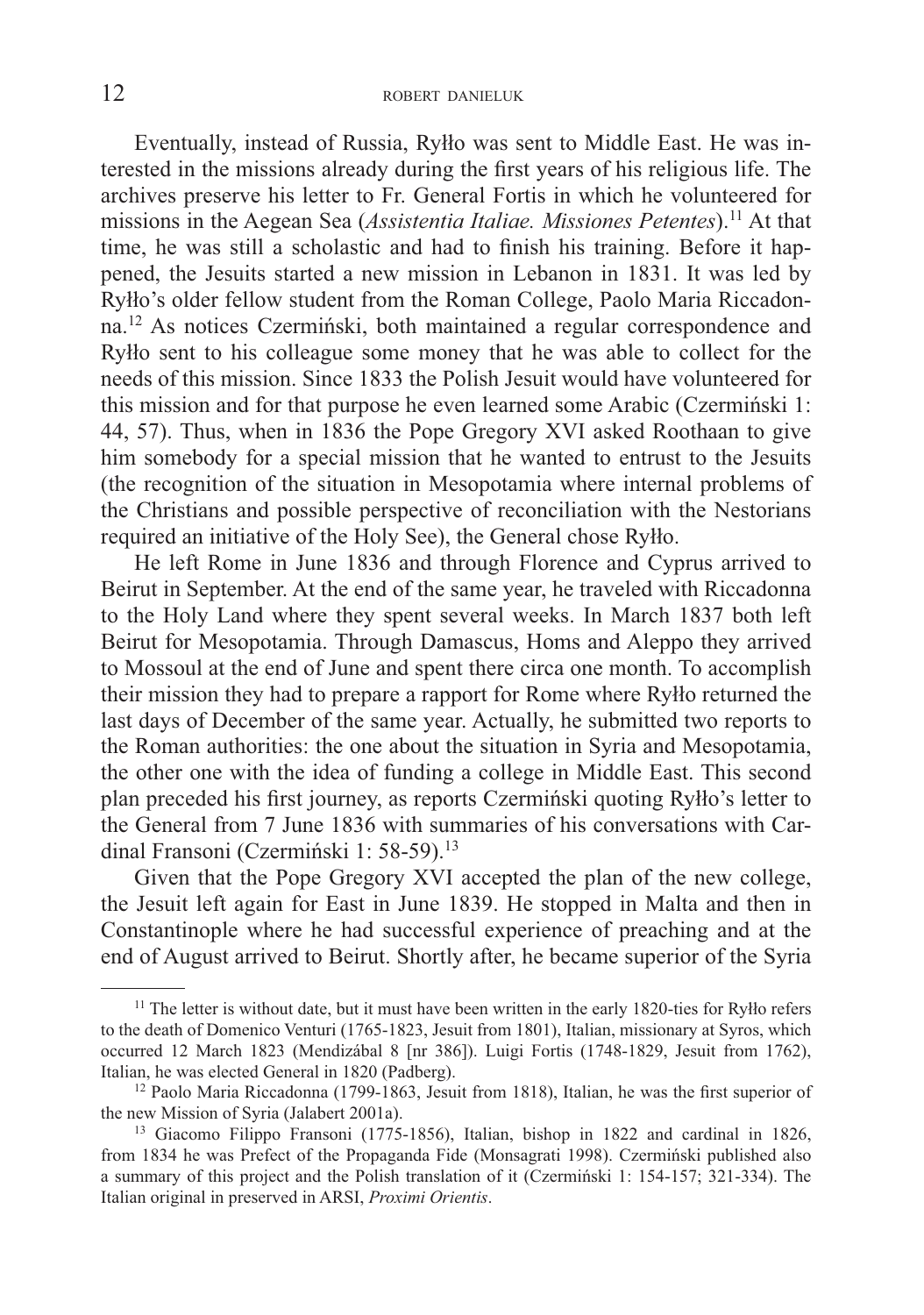Mission and acting Apostolic Delegate for Syria and Lebanon. He managed to open a school Beirut in 1841, but a complicated political situation in the area, which would be too long and out of purpose to discuss here, brought the General Roothaan to the decision to call Ryłło back. In 1842 the school that he started was transferred to Ghazir and only later, in 1875, a new university opened in Beirut according to what were wishes of the Polish Jesuit in whom this institution sees its fonder.

Ryłło left Lebanon in September 1841 and moved to Malta where he stood until September 1843. His successful preaching there as well as more and more real perspective of a permanent presence of the Jesuits in the island made that liberal milieus with some members of the local Catholic hierarchy were against him. In result of that he was forbidden to preach and eventually had to leave the island for near Sicily. Between September 1843 and June 1844 he dedicated himself to preaching in diverse places there and was once again very fortunate in this ministry.

In June 1844 he was called to Rome and appointed rector of the *Collegium Urbanianum* of the Propaganda, the charge he had until September 1846, when he had to leave for his next and last mission, this time in Africa.

### **The "African chapter"**

The "African chapter" of Ryłło's life opened in a very particular historicalecclesiastical context. At the time of the great renewal of Catholic missions under Gregory XVI, a Maltese canon Annetto Casolani, interested in missionary problematic, was charged by the Propaganda Fide in 1844 to write a project of a new mission in Africa.14 He might have got in touch with this dicastery already earlier, but first had not received any answer to his general proposals. Having read a report from the journey to Africa made in 1838-1839 by a Czech trade man Ignaz Pallme (Pallme 1843; Pallme 1844), Casolani submitted a new project to the Propaganda in 1845. When Rome was interested on promoting his initiative and asked his personal participation in it, the canon asked to have help of the Jesuits.15 Thus, 22 August 1845 the Propaganda asked Roothaan to choose assistants for Casolani (ARSI, *Assistentia Africae* 1001-I-3). The General first answer from 3 September 1845 was negative: he had no people to offer. However, the day after he added to his letter a note with

<sup>&</sup>lt;sup>14</sup> Annetto Casolani (1815-1866), Maltese, bishop and Vicar Apostolic of Central Africa in 1846, he resigned from this last function and accompanied the missionary expedition led by Ryłło (*Hierarchia Catholica* 257).

<sup>&</sup>lt;sup>15</sup> See letters of the Propaganda to Casolani from 12 July 1845 and the answer of the latter from 5 August 1845, both published in Storme 1952, 110-111.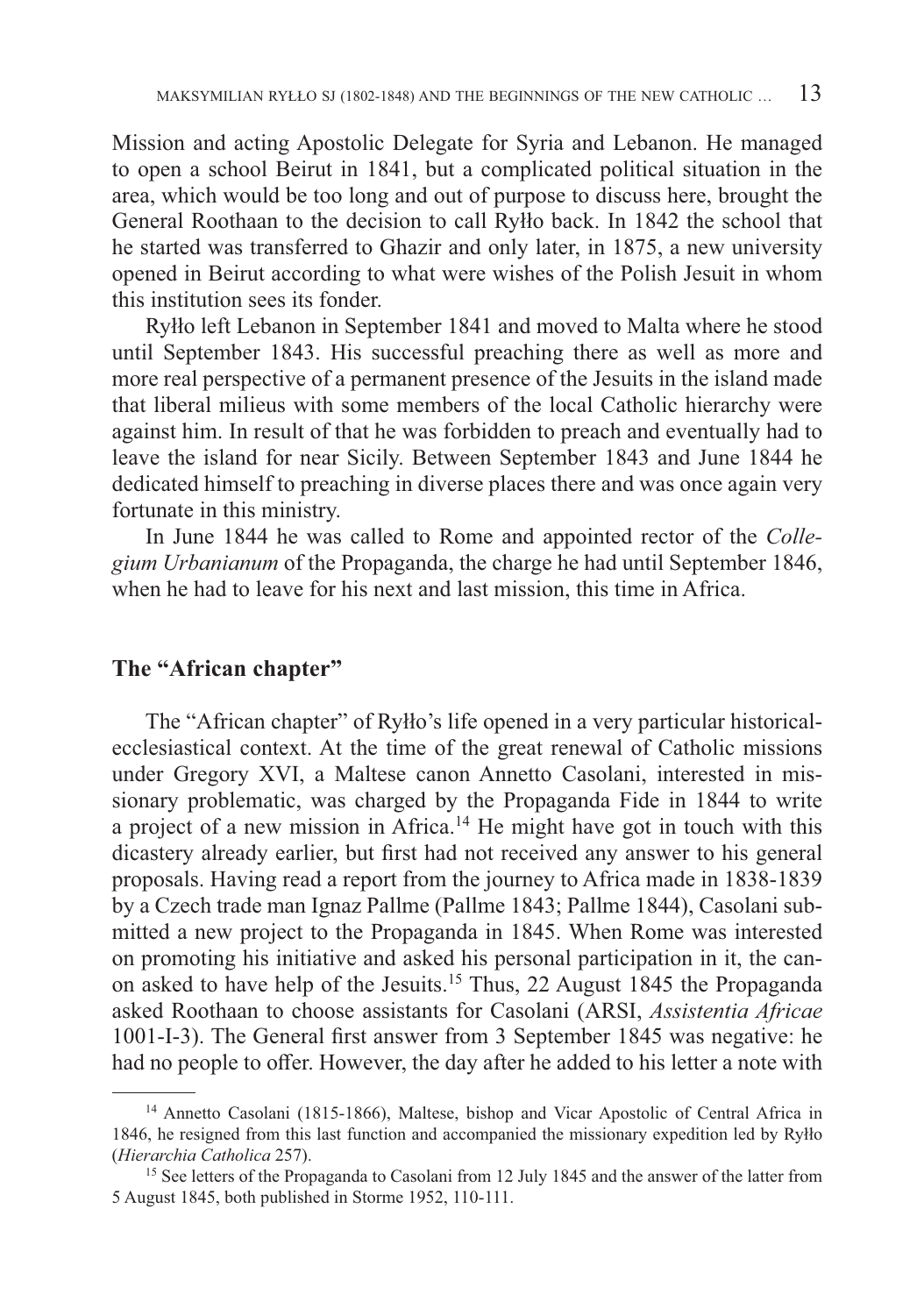the proposal of organizing an exploration journey in Africa before establishing any permanent mission. For such a journey his only candidate was Ryłło.16

At the beginning of 1846 Gregory XVI approved the proposal of the Propaganda to create a new Apostolic Vicariate of the Central Africa.17 It should include territories between Red Sea, Egypt, Ethiopia, Tripolitania and Guinea, i.e. more towards East as originally Casolani had proposed. The Maltese canon was appointed Apostolic Vicar and, given that their journey should be not only an explorative expedition, but at the same time a starting point of the new permanent mission, he was ordained bishop.

These origins of the new Apostolic Vicariate are known and resumed by already quoted Erich Schmid, who based on the works of earlier historians completed their achievements by further research in the archives. In what concerns Ryłło, he left Rome for Africa in October 1846 and through Malta and Lebanon arrived to Alexandria in April 1847 in order to meet the rest of the missionary group as planned. Here started surprises: Casolani resigned from his post and the Pope appointed Ryłło his successor and Pro-Vicar of the new mission. At that news Roothaan protested noticing that the Polish Jesuit had no talent for administration, but he was answered that this appointment was only temporary. Yet, the General judged convenient to send Fr. Pedemonte to be Ryłło's "Angel Guardian" for administrative tasks.18

In July 1847 the missionary team was complete. Besides his fellow Jesuit, Ryłło had as assistants two priests: a Slovenian Ignaz Knoblecher and an Italian Angelo Vinco, and… Casolani himself, who wanted to participate in the mission as its simple member.19 They left Alexandria for Cairo and from there sailed south along Nil. Unfortunately Ryłło started this journey already sick of dysentery, circumstance that obliged them to go on slowly and to have enough time for rest.

11 February 1848 they arrived to Khartoum and started to organize there a new missionary centre. Ryłło never entirely recovered from his illness. Yet, he managed to buy a house with a garden and to open a chapel and a small school for orphans and children of Christians. Seriously ill and not being able

<sup>&</sup>lt;sup>16</sup> See Roothaan's answer to the Propaganda from 3-4 September 1845, published in Storme 1952, 111-112; the same author published also other important documents concerning the origins of the Jesuits involvement in this mission.

 $17$  See the decree of its canonical erection published in Schmid 315.

<sup>&</sup>lt;sup>18</sup> Emanuele Pedemonte (1792-1867, Jesuit from 1818), Italian, he belonged to the Province of Naples (Mendizábal 60 [nr 3.327]).

<sup>&</sup>lt;sup>19</sup> Ignaz Knoblecher (1819-1858), ordained priest in 1845, he was then the head of the new mission (Aubert). Angelo Vinco (1819-1853), Italian, priest in 1844, he was destined to accompany the same expedition; in 1849 he was back in Italy to organize funds for the new mission where he returned and where he died after having accomplished several journey of missionary exploration (Zaghi).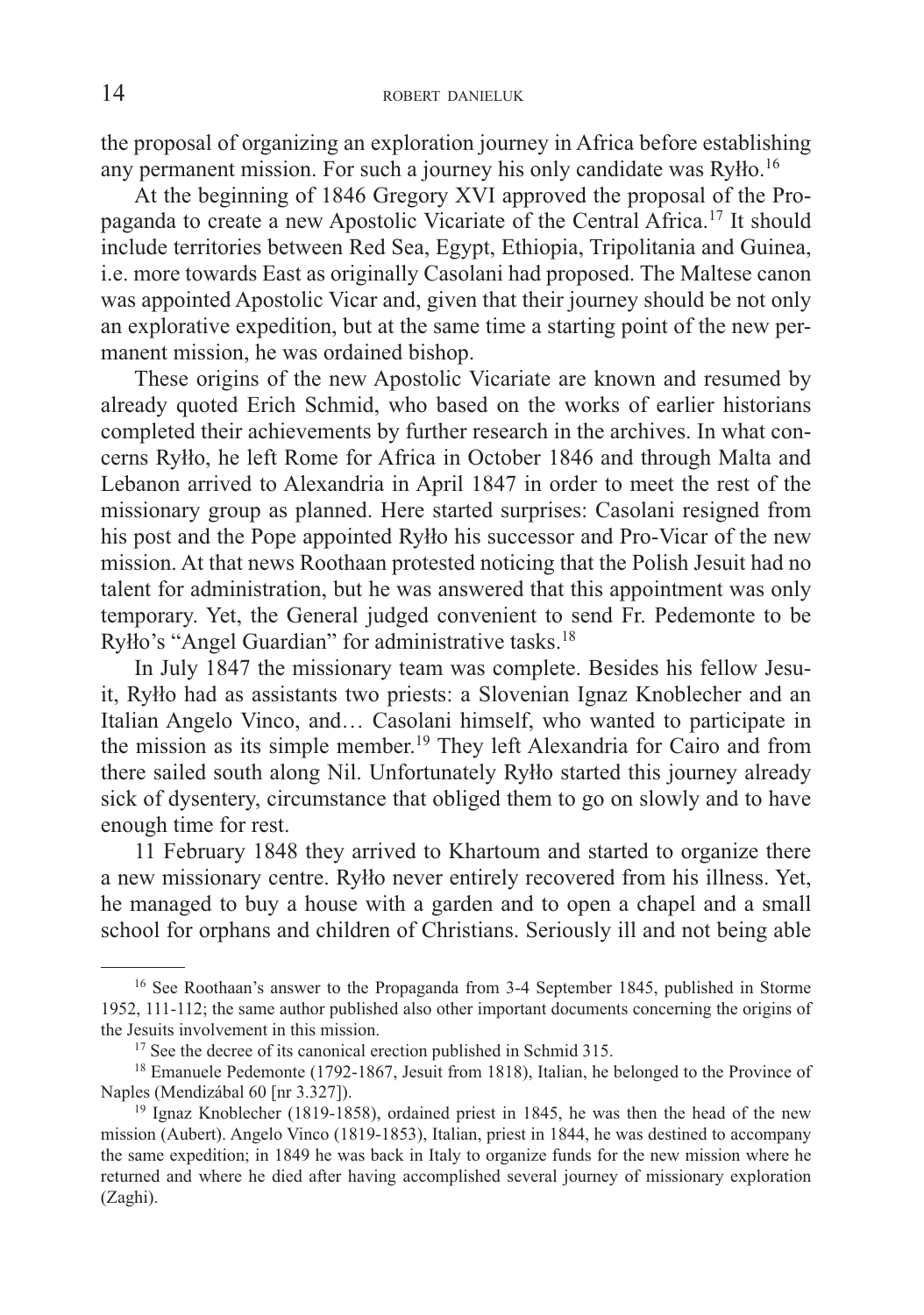to explore the area as planned, he asked his General and the Propaganda to send him money and new assistants, both necessary for facing the tasks the immensity of which he started to realize more and more.

Four months and a few days lasted the stay of Ryłło in Khartoum. During this short time which certainly was all but easy given the circumstances and his health, the Jesuit sent to several addresses in Europe at least three letters which survived the vicissitudes and give testimony of his missionary plans as well as of his first impressions of the unknown territories and their inhabitants, his plans and fears, etc.

The first letter is from April 6, 1848 and was the last that Ryłło wrote to his General in Rome. The original of it is preserved in the Roman Jesuit Archives (ARSI, *Assistentia Africae* 1001-II-2), while a Polish translation has been published by Czermiński (Czermiński 2: 288-293). The second letter dates from April 10, 1848 and was sent to the French *Oeuvre de la Propagation de la Foi* in Lyon. It has been published as well (Ryłło 1848c; Ryłło 1901a).<sup>20</sup> The third one, from April 19, 1848, which seems to be the last written by Ryłło, was destined to Cardinal Fransoni. Also this letter has been published (Ryłło 1848a).<sup>21</sup>

Looking at these texts one can easily discover all characteristics of the Jesuit missionary literature. Indeed, the members of the Society of Jesus were obliged to follow a particular way of proceeding while writing to their superiors or other addressees. Already the Founder of the order gave to his first companions quite detailed instructions concerning their official and missionary correspondence.22 These prescriptions were improved in the following years and were followed by the Jesuits also in nineteenth century. Although in this point Ryłło was all but exception, his letters are instructive enough to deserve our attention.

First off all, conforming to the above mentioned rules, he gave some general description of the territory, which at that time remained almost unknown to the Europeans. He wrote to his General namely:

The island of Sennar extends between two rivers, or to say it better, between two branches of the same river Nile, which because of the difference of the colour of water takes two different names: Blue Nile and White Nile. Its capital is Khartoum built in the spit after the Egyptian occupation, and succeeding the other,

<sup>20</sup> According to Czermiński and the editors of the *Lettres*, the Italian original of this letter was in the archives of this association in Lyon (Czermiński 2: 286; Ryłło 1901a, 459).

<sup>&</sup>lt;sup>21</sup> French translation: Ryłło 1848b and Ryłło 1901b. Polish translation: Czermiński 2: 294-302. The editors do not indicate where the original of this letter was preserved.

 $^{22}$  I tried to resume the origins and the characteristics of this system in a paper "From Manuscript" to Print: At the Origins of Early Jesuit Missionary Strategies of Communication" delivered during a conference at San Francisco University in September 2010 (publication forthcoming).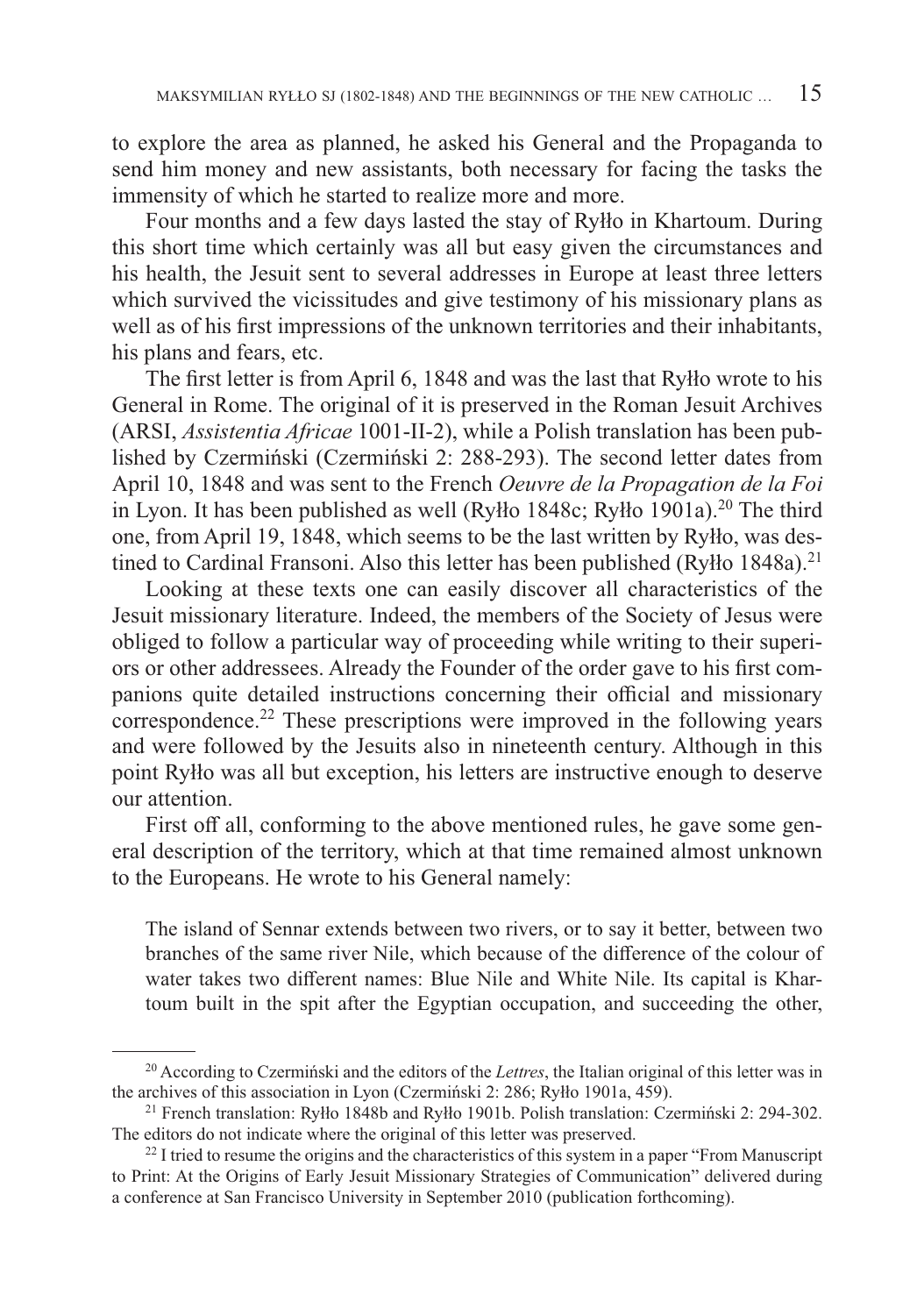more ancient and homonymous, distant some days along the White River. Hitherto the Islam did not progress a lot here, and at the distance of three, six or no more than ten days of walk along one or other river, live pagan tribes of Africans (ARSI, *Assistentia Africae* 1001-II-2).23

All that corresponds perfectly to the exigencies of the Jesuit missionary relations from each time. They were asked to describe territories they were entering, including observations about the lands, its geography, climate, its plants and animals, etc. All that concerning Africa was as interesting for the European public in nineteenth century, as it had been in sixteenth and seventeenth centuries concerning Asia or South America. Concerning this point, particularly suggestive is also Ryłło's description of the Mass that his missionary group had in the Island of Philae, in the ruins of the temple of Isis:

In the morning, we crossed the river in a small boat and at the rising of sun we were in the temple of Isis changed in a Christian church in sixth century by bishop Gregory. When Muslim sword exterminated the Christianity in Nubia, the church turned into ruins, as many other monuments that are still visible here. We installed a portative altar and bishop Casolani wearing sacred vestments started a Mass to which we attended with all our hearts. The Solitude, the silence and the place where we were, all that filled our souls with sweetness and consolation which are difficult to express, and which one could hardly find even in the midst of pompous ceremonies in the most splendid churches (Ryłło 1901a, 457). $^{24}$ 

This text sent to an association helping the Catholic missions was certainly more than appropriate to wake up the zeal and the generosity of potential benefactors whose help was so necessary. At the other hand, the Polish Jesuit was all but a poet, who would easily touch hearts of his readers by the force of

<sup>&</sup>lt;sup>23</sup> "L'isola di Sennar giace fra due fiumi o per dir meglio fra due rami d'un solo fiume che è il Nilo, il quale nella sua diramazione dal diverso colore delle sue acque prende il nome di Nilo bianco e Nilo turchino. Khartum n'è la capitale sorta alla punta dell'isola dopo l'occupazione egiziana, e succeduta all'antica omonima all'isola e posta più in su alcune giornate sul fiume bianco. L'islamismo fin ora non ha fatto grandi progressi, ed alla distanza di tre, sei o al più dieci giornate di cammino sull'uno e l'altro fiume incominciano le tribù idolatre dei Neri". The translation is mine.

<sup>24 &</sup>quot;Donc le matin, à l'aube du jour, nous nous mîmes dans une petite barque, pour traverser le fleuve, et, au lever du soleil, nous étions dans le temple d'Isis, converti en église chrétienne au VIe siècle par l'évêque Grégoire. Le christianisme ayant été détruit dans la Nubie par l'épée des mahométans, cette église tomba en ruines comme tous les autres monuments dont il reste encore aujourd'hui les débris. Un autel portatif fut érigé et Mgr Casolani, ayant revêtu les habits sacrés, commença la sainte Messe, tandis que nous l'accompagnions de cœur. La solitude, le silence, le lieu où nous étions, tout remplissait notre âme d'une douceur et d'une consolation ineffables, que l'on éprouve rarement au milieu des splendeurs du culte, dans les temples les plus grandioses". The translation is mine.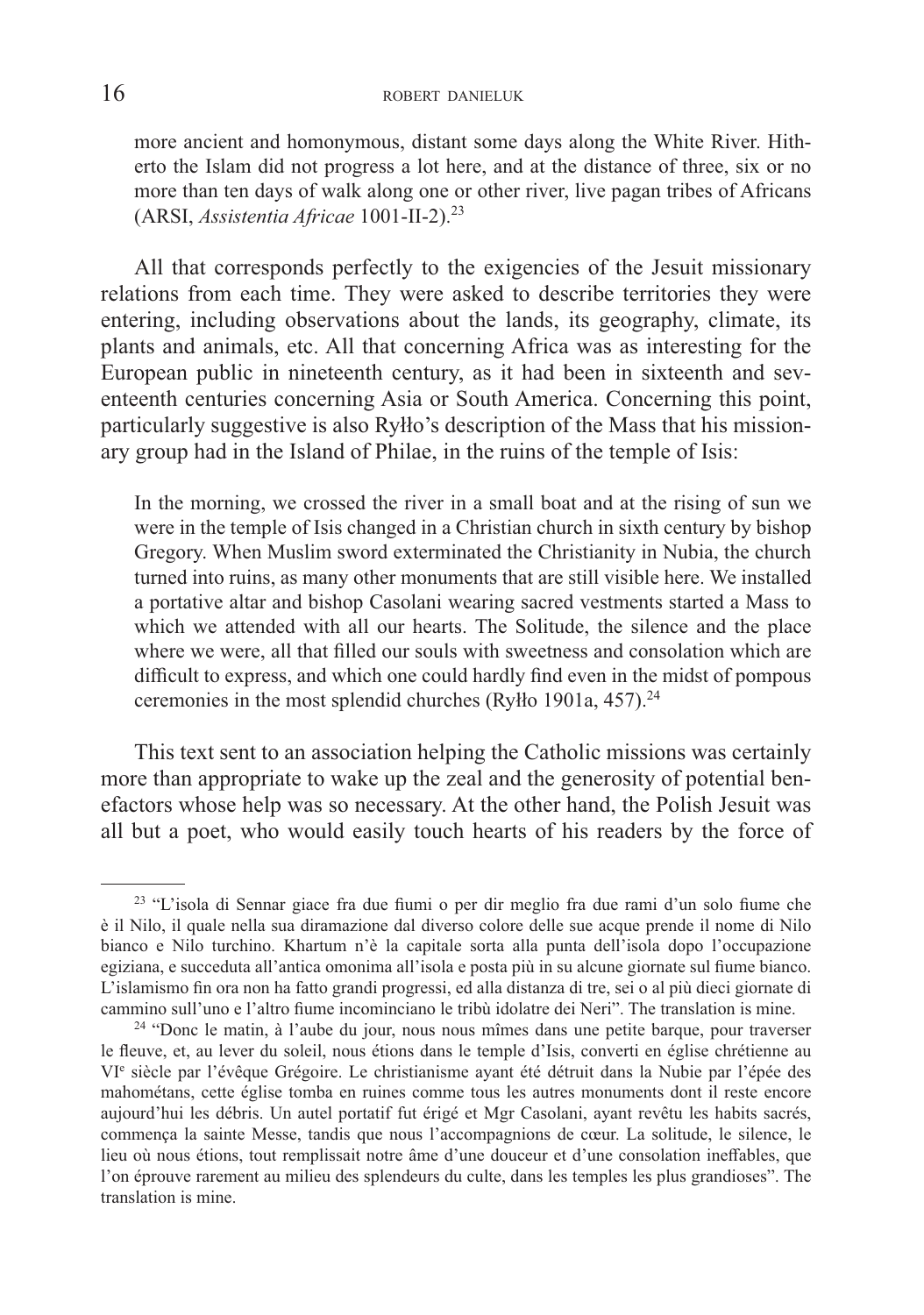images and other rhetoric figures. Contemporary to the above quoted text, he wrote to his General:

My Father, abstract ideas about difficulties of missionary work, formed upon lecture of stories and sometimes romantic letters of missionaries, are different thing than a practice made in a school of suffering and privations (ARSI, *Assistentia Africae* 1001-II-2)25.

Ryłło also included in his letters some information about the people living in these territories, stressing on their simplicity and openness towards the Christian religion which, according to him they would easily accepted. He described them as pacific, rural population living in villages and dedicated to agriculture and raising animals. Actually, in order to convince the General of the necessity of accepting this new mission and sending to it new Jesuits, he compared the situation he was witness of to the famous missionary initiative of the Society of Jesus in Paraguay in the previous centuries:

Simple people, true children of the nature, and not difficult in following anybody who would show concern for their good and who would introduced them to the Christian civilisation. All together, they are less distant from the conversion than the savage people of America, for they live more or less organized in villages, and are familiar with farming and agriculture, as Your Paternity will be convinced from some of their arms and tools that I send for the Museum Kircherianum. […] This mission could turn into a new Paraguay […] (ARSI, *Assistentia Africae* 1001-II-2).26

## **Conclusion**

All these letters testify of big enthusiasm, but also a preoccupation of their author concerning the new mission. He realized how difficult this enterprise is and how much should be done to succeed. He very concrete proposal was to open three missionary stations in the area, continuing already started apostolate in the capital. For all that he desperately needed help from Europe, namely men and money, and for such help was asking all his addressees. Unfortunately, he could not witness the arrival of this so desired help.

<sup>&</sup>lt;sup>25</sup> "Padre mio, altro sono le idee astratte sulle arduità delle missioni, formate colla lettura delle storie e talvolta delle lettere romantiche dei missionari, altro la pratica fattasi alla scuola dei patimenti e delle privazioni". The translation is mine.

<sup>&</sup>lt;sup>26</sup> "Popoli semplici, veri figli della natura e non difficili a seguir chiunque si mostrasse premuroso del loro bene e li introdusse alla civilizzazione cristiana. Sono in somma meno lontani dall'esser ridotti dai selvaggi dell'America, in quanto che vivono per lo più riuniti nei villaggi, attendono alla pastorizia ed hanno principi delle arti e dell'agricoltura, come V. P. potrà convincersene dall'invio che le fo pel Museo Kircheriano di alcune loro armi ed utensili. […] Potrebbe diventare questa missione un nuovo Paraguay […]". The translation is mine.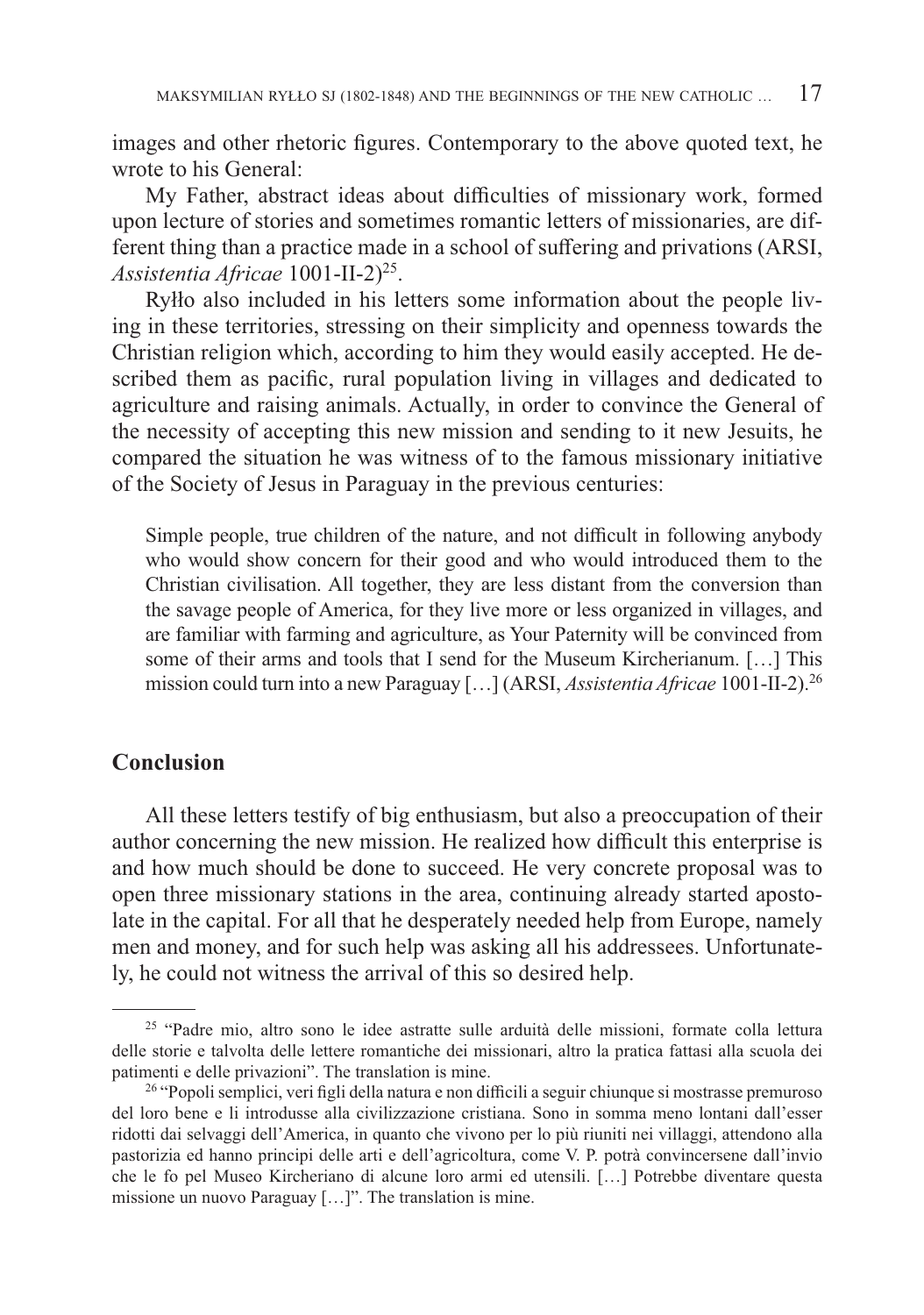The exhausted missionary died 17 June 1848 and was buried in the garden of the Mission (only in May 1900 his body was transferred from Khartoum to Cairo and deposited in the Jesuit vault). However, the mission that he started has continued. Shortly before Ryłło's death, he appointed Knoblecher his successor. When Casolani and Vinco left for Europa, only Knoblecher and Pedemonte remained in Sudan and so it was until March 1849 when three new Jesuits arrived. Already in April 1848 Ryłło had asked Cardinal Fransoni to obtain from Roothaan four Jesuit Fathers and four Brothers for the new mission. In June of the same year Casolani asked the General for two Fathers and one Brother. Answering this request, Roothaan destined Fathers Zara and Repetti, and Brother D'Ottavio.<sup>27</sup> They arrived to Khartoum in March 1849, but three years later, the same General ordered them to leave Sudan. Eventually the Jesuits were replaced by other missionaries (Otto 237-248).

Although all these episodes are not unknown, there are certainly questions to deepen as, e. gr. the reasons of the extension of the territories of the new Apostolic Vicariate, the change of the starting point and the route of the planned journey, or the circumstances of the renunciation of Casolani. The diversity of opinions among the authors writing about these themes does not change tha fact that there is also a progress in the knowledge of this history, especially watching the works of Storme and Schmid excluding less probable or rather surely erroneous interpretations as the one attributing the decision of Casolani to resign to a presumed conflict that he would have had with Ryłło and to the fact that the Propaganda would have preferred what the Jesuit was proposing concerning the missionary journey (Storme 1953, 290-292).

The literature quoted in the first part of this article as well as the archives, especially these of the Propaganda and the Jesuit Roman Archives, shall certainly help in such attempt of deepening the knowledge of this extraordinary missionary in whose case remains valid (unfortunately!), at least to a certain extent, what has been said in 1901: "It is a pity that Fr. Ryllo has not have a historian" ("Le P. Maximilien Ryllo"  $452$ ).<sup>28</sup>

#### ABSTRACT

The Polish Jesuit Maksymilian Ryłło (1802-1848) participated in several missionary endeavors undertaken by the Church in nineteenth century and entrusted to the

<sup>27</sup> Gaetano Zara (1819-1853, Jesuit from 1837), Italian, member of the Province of Venice (Jalabert 1987a). Giuseppe Repetti (1810-1895, Jesuit from 1835), Italian, member of the Roman Province (Mendizábal 155 [nr 8.619]). Francesco D'Ottavio (1805-1859, Jesuit from 1825), Italian, member of the Roman Province (Mendizábal 44 [nr 2.419]).

 $28$  "Il est à regretter que le P. Ryllo n'ait pas eu d'historien". The translation is mine.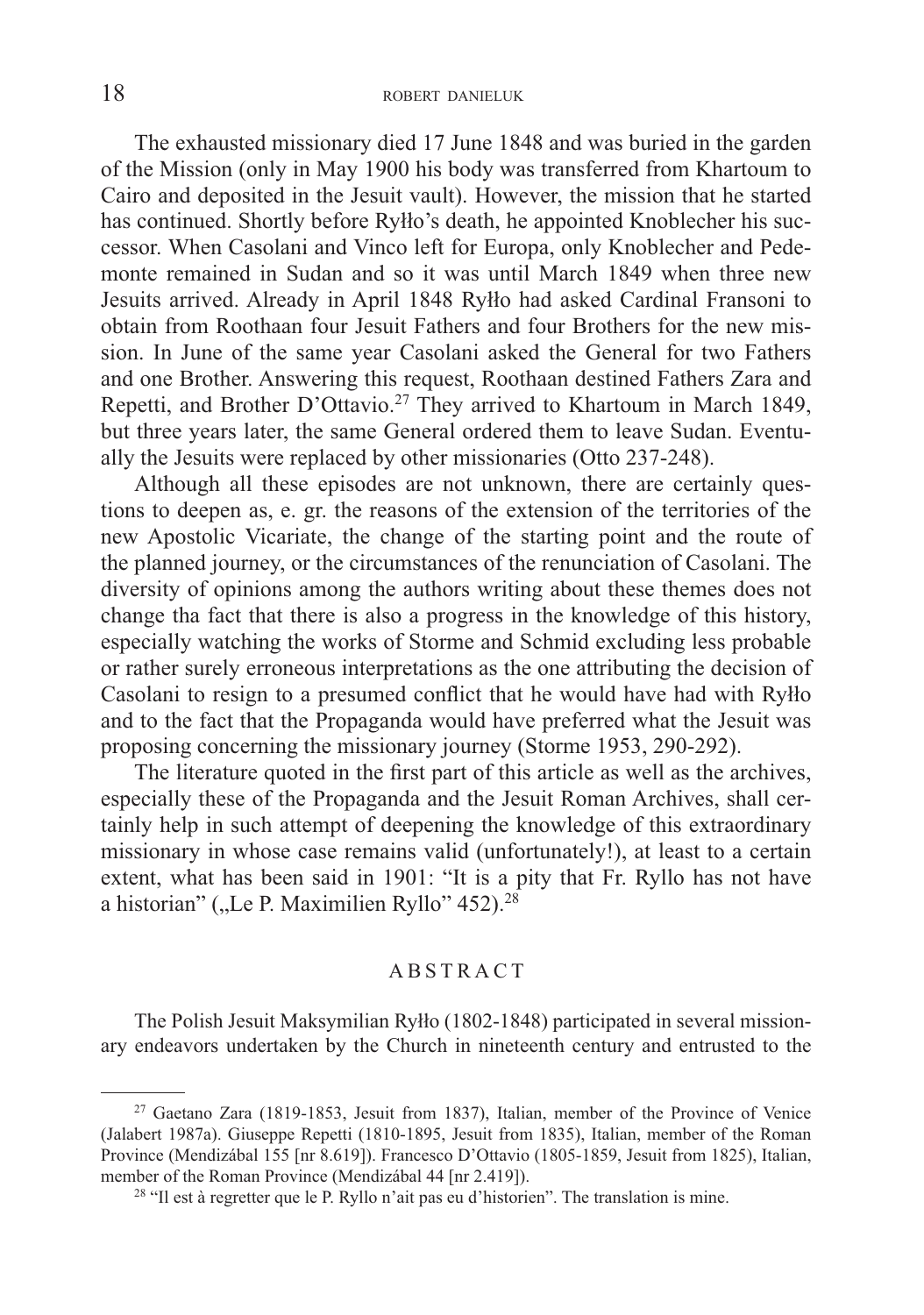Society of Jesus. Besides his missions in Middle East in 1836-1837 and 1839-1841, he was also one of the protagonists of an exploratory trip to North East Africa started in 1847 from Egypt and directed south. Arrived to Khartum and established there for a few months, Ryłło died in that city, while a few years later other missionaries took over the work of evangelization started by him and his companions. The present article introduces this Jesuit and focuses on the "African chapter" of his life – all as an attempt of filling the historiographical gap consisting in the fact that the English literature about Ryłło is almost inexistent.

**Keywords**: Ryłło Maksymilian; Jesuits; 19<sup>th</sup> century; foreign missions; Africa

**Słowa kluczowe**: Ryłło Maksymilian; jezuici; XIX wiek; misje zagraniczne; Afryka

### **BIBLIOGRAPHY**

Archivum Romanum Societatis Iesu (ARSI):

- *Assistentia Africae* 1001-I-3
- *Assistentia Africae* 1001-II-2
- *Assistentia Italiae. Vota Professorum 1814-1850*, f. 178r -179r
- *Assistentia Italiae. Missiones Petentes 1816-1844*
- *Proximi Orientis* 1001-IX-1
- Aubert, Roger. "Knoblecher (Ignaz)." *Dictionnaire d'Histoire et de Géographie Ecclésiastiques*. T. 29. Paris: Letouzey et Ané, 2007. 368-369.
- Bano, Leonzio. *Mezzo secolo di storia sudanese (1842-1898)*. Bologna: Editrice Missionaria Italiana, 1976.
- Bieś, Andrzej Paweł. "Ryłło Maksymilian." *Encyklopedia Katolicka*. T. 17. Lublin: Towarzystwo Naukowe Katolickiego Uniwersytetu Lubelskiego Jana Pawła II, 2012. 675-676.
- *The Cambridge Encyclopedia of the Jesuits*. Cambridge/New York: Cambridge University Press, 2017.
- Chappin, Marcel. "Roothaan, Juan Felipe." *Diccionario Histórico de la Compañía de Jesús. Bio*gráfico-temático. Vol. II. Roma: Institutum Historicum S.I.; Madrid: Universidad Pontificia Comillas, 2001. 1665-1671.
- Czermiński, Marcin, *O. Maksymilian Ryłło Towarzystwa Jezusowego, Misyonarz Apostolski*. 2 vols. Kraków: Czcionkami Drukarni 'Czasu', 1911-1912.
- *Encyklopedia wiedzy o jezuitach na ziemiach Polski i Litwy 1564-1995.* Ed. Ludwik Grzebień. Kraków: Wyższa Szkoła Filozoficzno-Pedagogiczna Ignatianum/Wydawnictwo WAM, <sup>2</sup>2004.
- Grzebień, Ludwik. "Ryłło Maksymilian Stanisław." Polski Słownik Biograficzny. T. 33. Wrocław/ Warszawa/Kraków: Polska Akademia Umiejętności/PAN/Ossolineum, 1992. 504-506.
- Grzebień, Ludwik. Podstawowa bibliografia do dziejów Towarzystwa Jezusowego w Polsce. T. 2. Kraków: Wydawnictwo WAM/Wyższa Szkoła Filozoficzno-Pedagogiczna "Ignatianum", 2009.
- *Hierarchia Catholica Medii et Recentioris Aevi*. Vol. VII. Eds. Remigius Ritzler, Pirminus Sefrin. Patavii: Typis et Sumptibis Domus Editorialis "Il Messaggero di S. Antonio", 1968.
- Jalabert, Henri. "P. Gaétan Zara." *Jésuites au Proche-Orient. Notes biographiques*. Beyrouth: Dar El-Machreq Sarl, 1987. 5.
- Jalabert, Henri. "P. Maximilien Ryllo." *Jésuites au Proche-Orient. Notes biographiques*. Beyrouth: Dar El-Machreq Sarl, 1987. 367-368.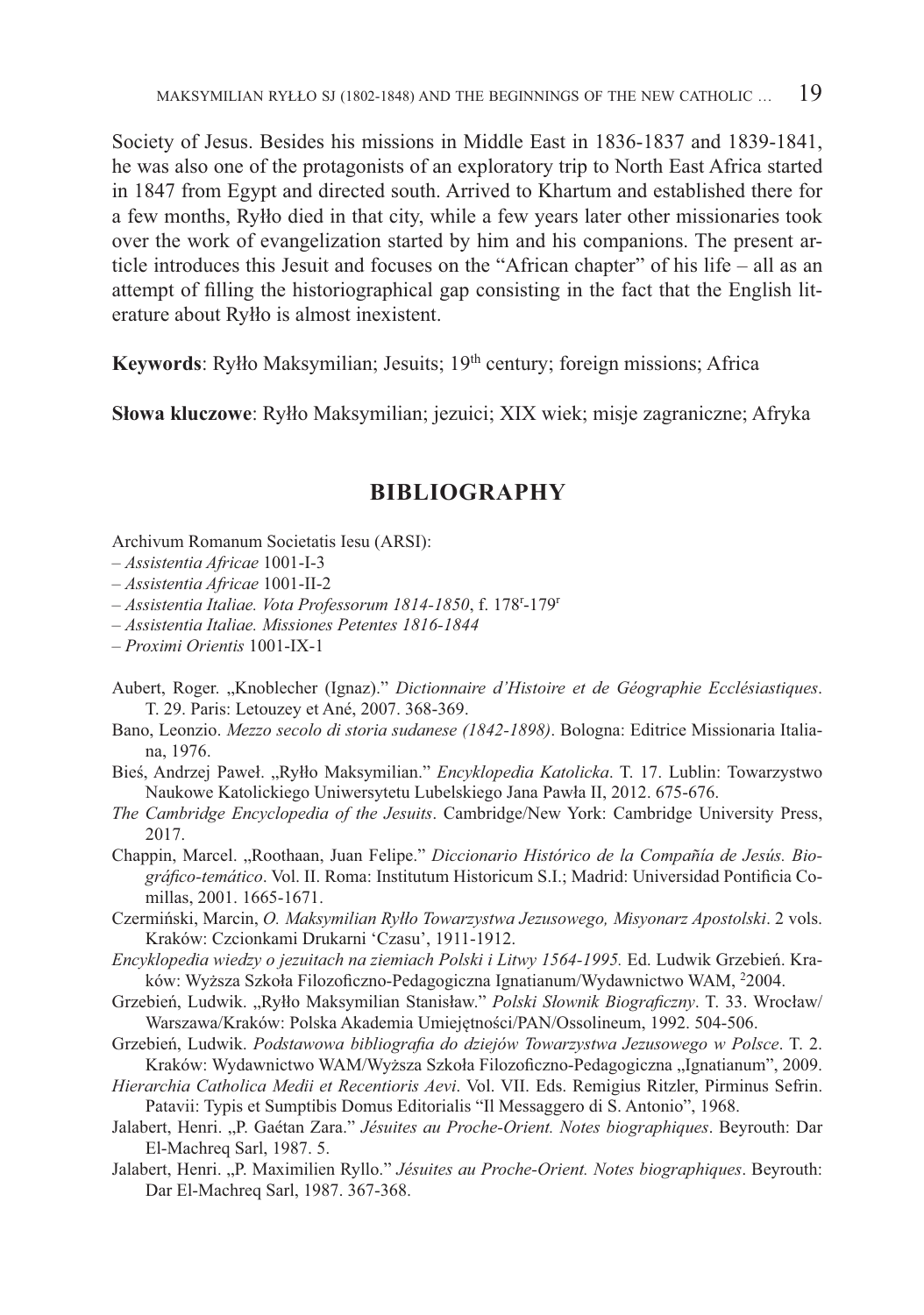- Jalabert, Henri. "Riccadonna, Paolo-Maria." Diccionario Histórico de la Compañía de Jesús. Bio*gráfico-temático*. Vol. IV. Roma: Institutum Historicum S.I.; Madrid: Universidad Pontificia Comillas, 2001. 3349-3350.
- Jalabert, Henri. "Ryłło, Maksymilian." *Diccionario Histórico de la Compañía de Jesús. Biográfico--temático*. Vol. IV. Roma: Institutum Historicum S.I.; Madrid: Universidad Pontificia Comillas, 2001. 3452.
- Kantak, Kamil. *Le Père Maximilien Ryllo S.J. Un ami du Proche-Orient. L'homme aux grandes visions, mort à la peine*. Beyrouth: [s.n.], 1950.
- Karol, Andrzej. *Jezuita romantyczny. O. Maksymilian Ryłło*. Kraków: Wydawnictwo Apostolstwa Modlitwy, 1992.
- "Le P. Maximilien Ryllo Provicaire Apostolique de l'Afrique centrale. Notes recueillies à l'occasion du transport de ses restes de Kartoun au Caire, au mois de mai 1900." *Lettres de Fourvière* 7 (January 1901) : 452-474.
- Martina, Giacomo. "Wernz, Francisco Javier." Diccionario Histórico de la Compañía de Jesús. Biográfico-temático. Vol. II. Roma: Institutum Historicum S.I.; Madrid: Universidad Pontificia Comillas, 2001. 1682-1687.
- Mendizábal, Rufo. *Catalogus defunctorum in renata Societate Iesu ab a. 1814 ad a. 1970.* Romae: apud Curiam P. Gen., 1972.
- Mkenda, Festo. *Mission for Everyone. A Story of the Jesuits in Eastern Africa (1555-2012)*. Nairobi: Paulines Publications Africa, 2013.
- Monsagrati, Giuseppe. "Fransoni, Giacomo Filippo." *Dizionario Biografico degli Italiani*. Vol. 50. Roma: Istituto della Enciclopedia Italiana Fondata da Giovanni Treccani, 1998. 254-256.
- Monsagrati, Giuseppe. "Moroni, Gaetano." *Dizionario Biografico degli Italiani*. Vol. 77. Roma: Istituto della Enciclopedia Italiana Fondata da Giovanni Treccani, 2012. 83-87.
- Moroni, Gaetano. *Dizionario di erudizione storico-ecclesiastica da S. Pietro sino ai nostri giorni*. Vol. XCVIII. Venezia: Dalla Tipografia Emiliana, 1860.
- Otto, Joseph Albert. *Gründung der neuen Jesuitenmission durch General Pater Johann Philipp Roothaan*. Freiburg im Breisgau: Herder, 1939.
- Padberg, John W. "Fortis, Luis." Diccionario Histórico de la Compañía de Jesús. Biográfico-temáti*co*. Vol. II. Roma: Institutum Historicum S.I.; Madrid: Universidad Pontificia Comillas, 2001. 1662-1665.
- Pallme, Ignaz. *Beschreibung von Kordofan und einigen angränzenden Ländern*. Stuttgart: J. G. Cotta, 1843.
- Pallme, Ignaz. *Travels in Kordofan: Embracing a Description of That Province of Egypt and of Some of the Bordering Countries, with a Review of the Present State of the Commerce in Those Countries*. J. Madden and Co, 1844.
- Polgár, László. *Bibliographie sur l'histoire de la Compagnie de Jésus, 1901-1980*. Vol. III\*\*\*: *Les Personnes*. Roma: Institutum Historicum Societatis Iesu, 1990.
- *Russkij Biografičeskij Slovar'*. T. 3. Sankt-Peterburg: Tipografija, Glavnago Upravlenija Udelov, 1908.

Ryłło, Maksymilian. "[Letter to card. Fransoni, 19 April 1848]." *Giornale Romano.* 16 September 1848.

Ryłło, Maksymilian. "[Letter to card. Fransoni, 19 April 1848]." *Ami de la Religion.* 30 September 1848.

- Ryłło, Maksymilian. "[Letter to *Oeuvre de la Propagation de la Foi*, 10 April 1848]." *Annales de la Propagation de la Foi* (1848) 20: 449.
- Ryłło, Maksymilian. "[Letter to *Oeuvre de la Propagation de la Foi*, 10 April 1848]." *Lettres de Fourvière* (1901) 7: 456-459.
- Ryłło, Maksymilian. "[Letter to card. Fransoni, 19 April 1848]." *Lettres de Fourvière* (1901) 7: 459- -463.
- Sanz de Diego, Rafaél. "Martín García, Luis." *Diccionario Histórico de la Compañía de Jesús.* Biográfico-temático. Vol. II. Roma: Institutum Historicum S.I.; Madrid: Universidad Pontificia Comillas, 2001. 1676-1682.